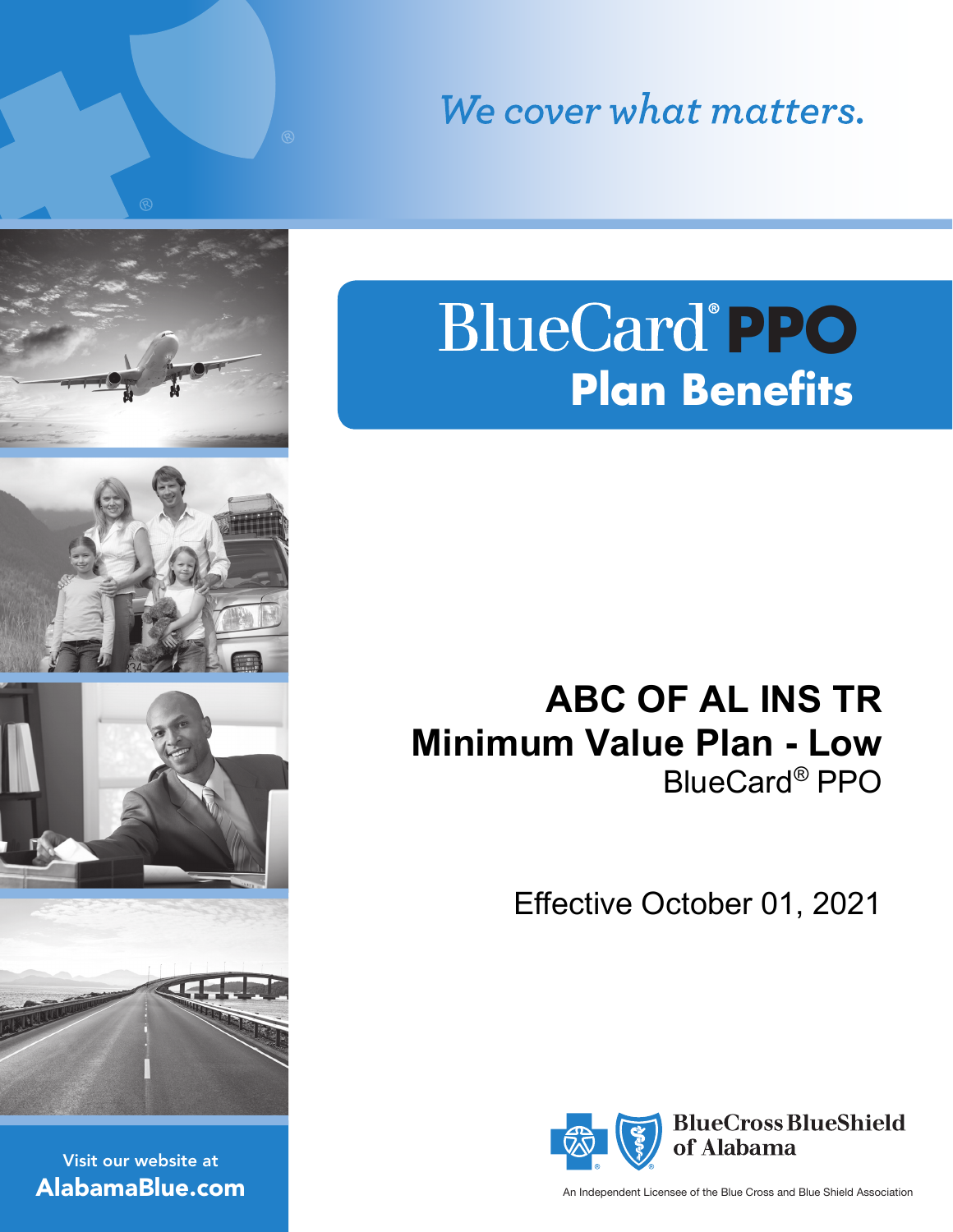### **Prescription Drugs: ValueONE Network**

#### **ValueONE Network Facts:**

- 41,000 major national and regional pharmacy chains, retailers and grocers, and independent pharmacies participate in the ValueONE Network. This includes many national pharmacies you may already be using.
- Pharmacies that participate in the ValueONE Network can fill up to a 90-day supply of certain medications at the same location (prescription must be written for up to a 90-day supply).
- If you do not use a ValueONE Network pharmacy, you may be responsible for the full cost of your prescription medication. Benefits may not be provided for out-of-network pharmacies.
- To maximize your pharmacy benefits, you will need to transfer all your prescriptions to a ValueONE Network Pharmacy.

#### **Find a ValueONE Network Pharmacy**

#### You can locate all of the participating pharmacies in your area at

**AlabamaBlue.com/ValueONEPharmacyLocator**. To search for pharmacies in your area, enter your ZIP code in the "Location" search field and then click "Search".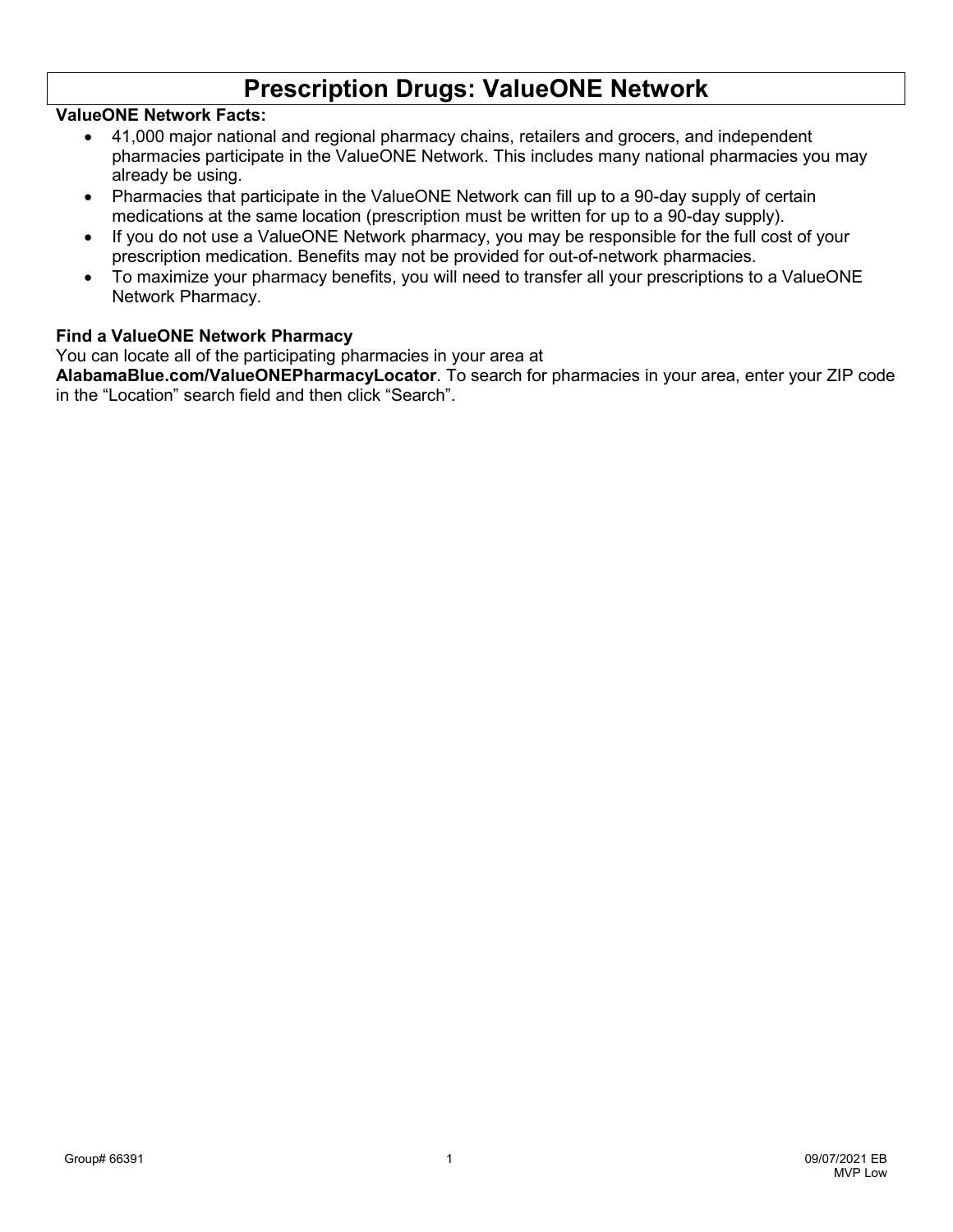**ABC OF AL INS TR Minimum Value Plan - Low BlueCard***®* **PPO**

| <b>Effective October 01, 2021</b>                                                                                                                                                                                                                                                                             |                                                                                                                                                                              |                                                                                                                                                                                                                                           |  |  |
|---------------------------------------------------------------------------------------------------------------------------------------------------------------------------------------------------------------------------------------------------------------------------------------------------------------|------------------------------------------------------------------------------------------------------------------------------------------------------------------------------|-------------------------------------------------------------------------------------------------------------------------------------------------------------------------------------------------------------------------------------------|--|--|
| <b>BENEFIT</b>                                                                                                                                                                                                                                                                                                | <b>IN-NETWORK</b>                                                                                                                                                            | <b>OUT-OF-NETWORK</b>                                                                                                                                                                                                                     |  |  |
| Benefit payments are based on the amount of the provider's charge that Blue Cross and/or Blue Shield plans recognize for payment of<br>benefits. The allowed amount may vary depending upon the type provider and where services are received.                                                                |                                                                                                                                                                              |                                                                                                                                                                                                                                           |  |  |
| <b>SUMMARY OF COST SHARING PROVISIONS</b>                                                                                                                                                                                                                                                                     |                                                                                                                                                                              |                                                                                                                                                                                                                                           |  |  |
| <b>Calendar Year Deductible</b>                                                                                                                                                                                                                                                                               | (Includes Mental Health Disorders and Substance Abuse)                                                                                                                       |                                                                                                                                                                                                                                           |  |  |
| The in-network and out-of-network calendar year<br>deductibles are separate and do not apply to<br>each other                                                                                                                                                                                                 | \$4,000 individual; \$8,000 family                                                                                                                                           | \$8,000 individual; \$16,000 family                                                                                                                                                                                                       |  |  |
| <b>Calendar Year Out-of-Pocket Maximum</b>                                                                                                                                                                                                                                                                    | \$6,000 individual; \$12,000 family                                                                                                                                          | There is no out-of-pocket maximum for out-                                                                                                                                                                                                |  |  |
| All deductibles, copays and coinsurance for in-<br>network services and all deductibles, copays<br>and coinsurance for out-of-network mental<br>health disorders and substance abuse<br>emergency services apply to the out-of-pocket<br>maximum.                                                             | After you reach your Calendar Year Out-of-<br>Pocket Maximum, applicable expenses for you<br>will be covered at 100% of the allowed amount<br>for remainder of calendar year | of-network services.                                                                                                                                                                                                                      |  |  |
|                                                                                                                                                                                                                                                                                                               | <b>INPATIENT HOSPITAL AND PHYSICIAN BENEFITS</b>                                                                                                                             |                                                                                                                                                                                                                                           |  |  |
|                                                                                                                                                                                                                                                                                                               | (Includes Mental Health Disorders and Substance Abuse)                                                                                                                       |                                                                                                                                                                                                                                           |  |  |
| Precertification is required for inpatient admissions (except medical emergency services and maternity); notification within 48 hours for<br>medical emergencies. Generally, if precertification is not obtained, no benefits are available. Call 1-800-248-2342 (toll-free) for<br>precertification.         |                                                                                                                                                                              |                                                                                                                                                                                                                                           |  |  |
| <b>Inpatient Hospital</b>                                                                                                                                                                                                                                                                                     | Covered at 60% of the allowed amount,<br>subject to calendar year deductible                                                                                                 | Covered at 50% of the allowed amount,<br>subject to calendar year deductible                                                                                                                                                              |  |  |
|                                                                                                                                                                                                                                                                                                               |                                                                                                                                                                              | Note: In Alabama, available only for medical<br>emergency services and accidental injury                                                                                                                                                  |  |  |
| <b>Inpatient Physician Visits and</b><br><b>Consultations</b>                                                                                                                                                                                                                                                 | Covered at 60% of the allowed amount,<br>subject to calendar year deductible                                                                                                 | Covered at 50% of the allowed amount,<br>subject to calendar year deductible                                                                                                                                                              |  |  |
|                                                                                                                                                                                                                                                                                                               | <b>OUTPATIENT HOSPITAL BENEFITS</b><br>(Includes Mental Health Disorders and Substance Abuse)                                                                                |                                                                                                                                                                                                                                           |  |  |
| Precertification is required for some outpatient hospital benefits; please see benefit booklet. Precertification is also required for provider-<br>administered drugs; visit AlabamaBlue.com/ProviderAdministeredPrecertificationDrugList.<br>If precertification is not obtained, no benefits are available. |                                                                                                                                                                              |                                                                                                                                                                                                                                           |  |  |
| <b>Outpatient Surgery (Including</b><br><b>Ambulatory Surgical Centers)</b>                                                                                                                                                                                                                                   | Covered at 60% of the allowed amount.<br>subject to calendar year deductible                                                                                                 | Covered at 50% of the allowed amount.<br>subject to calendar year deductible                                                                                                                                                              |  |  |
|                                                                                                                                                                                                                                                                                                               |                                                                                                                                                                              | In Alabama, not covered                                                                                                                                                                                                                   |  |  |
| <b>Emergency Room (Medical Emergency)</b>                                                                                                                                                                                                                                                                     | Covered at 60% of the allowed amount,<br>subject to calendar year deductible                                                                                                 | Covered at 60% of the allowed amount,<br>subject to calendar year deductible<br><b>Mental Health Disorders and Substance</b><br>Abuse Services covered at 60% of the<br>allowed amount, subject to in-network<br>calendar year deductible |  |  |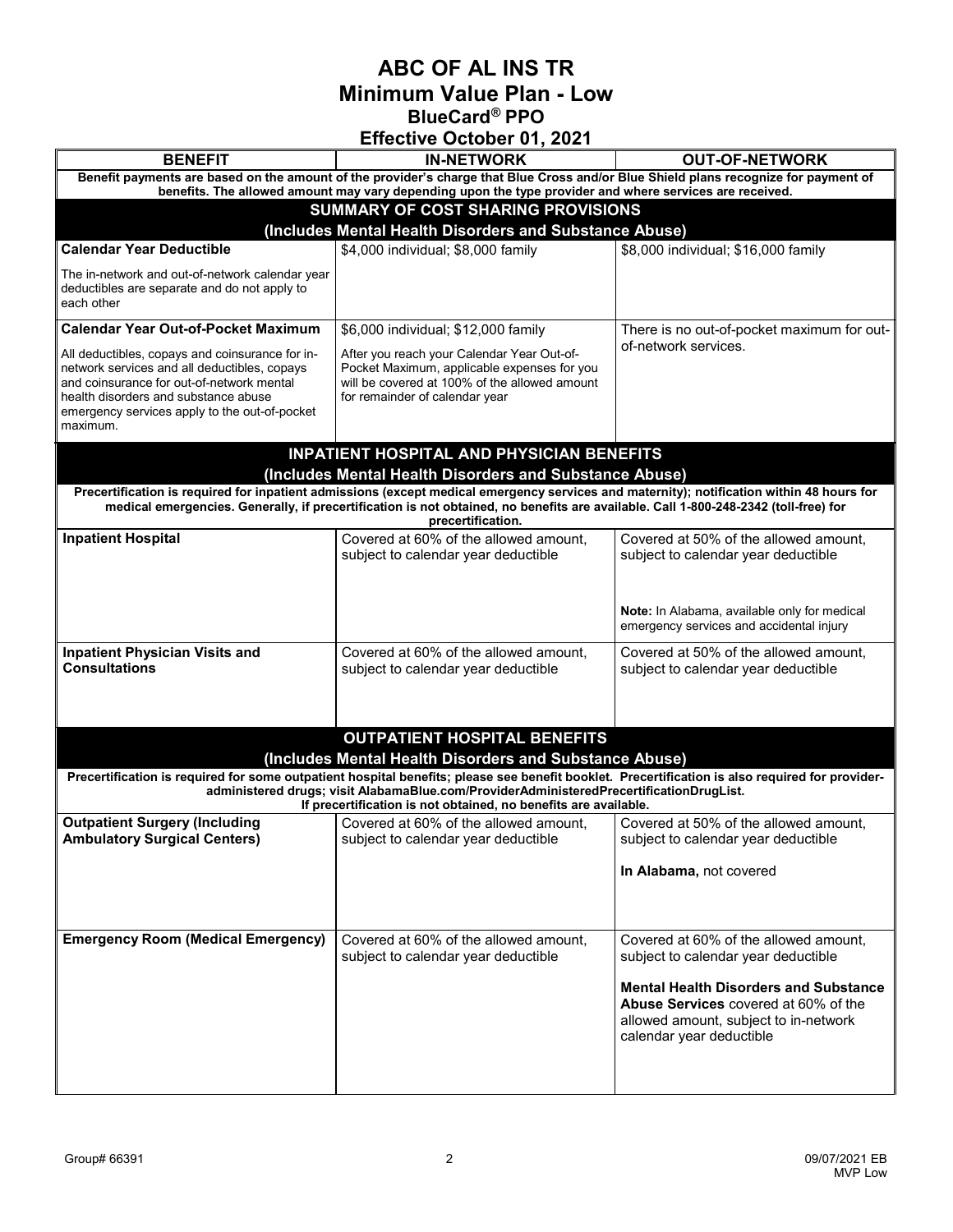| <b>BENEFIT</b>                                                                                                                                                                                                                                                           | <b>IN-NETWORK</b>                                                                                                                                                                                                                                                                                   | <b>OUT-OF-NETWORK</b>                                                                                                                                                                                                                                                                                                           |
|--------------------------------------------------------------------------------------------------------------------------------------------------------------------------------------------------------------------------------------------------------------------------|-----------------------------------------------------------------------------------------------------------------------------------------------------------------------------------------------------------------------------------------------------------------------------------------------------|---------------------------------------------------------------------------------------------------------------------------------------------------------------------------------------------------------------------------------------------------------------------------------------------------------------------------------|
| <b>Emergency Room (Accident)</b><br>Note: If you have a medical emergency as<br>defined by the plan after 72 hours of an<br>accident, refer to Emergency Room (Medical<br>Emergency) above.                                                                              | Covered at 60% of the allowed amount,<br>subject to calendar year deductible                                                                                                                                                                                                                        | Covered at 60% of the allowed amount,<br>subject to calendar year deductible for<br>services rendered within 72 hours; covered<br>at 50% of the allowed amount subject to<br>the calendar year deductible when<br>services are rendered after 72 hours of the<br>accident and not a medical emergency as<br>defined by the plan |
| <b>Emergency Room (Physician)</b>                                                                                                                                                                                                                                        | Covered at 60% of the allowed amount.<br>subject to calendar year deductible                                                                                                                                                                                                                        | Covered at 60% of the allowed amount,<br>subject to calendar year deductible<br><b>Mental Health Disorders and Substance</b><br><b>Abuse Services</b> covered at 60% of the<br>allowed amount, subject to in-network<br>calendar year deductible                                                                                |
| Chemotherapy, Dialysis, IV Therapy,<br><b>Outpatient Diagnostic Lab, Pathology,</b><br><b>Radiation Therapy &amp; X-ray</b>                                                                                                                                              | Covered at 60% of the allowed amount.<br>subject to calendar year deductible                                                                                                                                                                                                                        | Covered at 50% of the allowed amount,<br>subject to calendar year deductible<br>In Alabama, not covered                                                                                                                                                                                                                         |
| <b>Intensive Outpatient Services and</b><br><b>Partial Hospitalization for Mental Health</b><br><b>Disorders and Substance Abuse</b><br><b>Services</b>                                                                                                                  | Covered at 60% of the allowed amount,<br>subject to calendar year deductible                                                                                                                                                                                                                        | Covered at 50% of the allowed amount.<br>subject to calendar year deductible<br>In Alabama, not covered                                                                                                                                                                                                                         |
|                                                                                                                                                                                                                                                                          | <b>PHYSICIAN BENEFITS</b>                                                                                                                                                                                                                                                                           |                                                                                                                                                                                                                                                                                                                                 |
|                                                                                                                                                                                                                                                                          | (Includes Mental Health Disorders and Substance Abuse)                                                                                                                                                                                                                                              |                                                                                                                                                                                                                                                                                                                                 |
|                                                                                                                                                                                                                                                                          | Precertification is required for some physician benefits; please see benefit booklet. Precertification is also required for provider-<br>administered drugs; visit AlabamaBlue.com/ProviderAdministeredPrecertificationDrugList.<br>If precertification is not obtained, no benefits are available. |                                                                                                                                                                                                                                                                                                                                 |
| <b>Office Visits and In-Person</b><br><b>Consultations</b>                                                                                                                                                                                                               | Covered at 60% of the allowed amount.<br>subject to calendar year deductible                                                                                                                                                                                                                        | LCovered at 50% of the allowed amount.<br>subject to calendar year deductible                                                                                                                                                                                                                                                   |
| <b>Telephone and Online Video Physician</b><br><b>Consultations Program</b><br>A service, through Teladoc™ to diagnose, treat<br>and prescribe medication (when necessary) for<br>certain medical issues. To enroll, go to<br>Teladoc.com/Alabama or call 1-855-477-4549 | Covered at 100% of the allowed amount,<br>subject to a \$40.00 payment per<br>consultation                                                                                                                                                                                                          | Not Covered                                                                                                                                                                                                                                                                                                                     |
| <b>Second Surgical Opinions</b>                                                                                                                                                                                                                                          | Covered at 60% of the allowed amount,<br>subject to calendar year deductible                                                                                                                                                                                                                        | Covered at 50% of the allowed amount,<br>subject to calendar year deductible                                                                                                                                                                                                                                                    |
| <b>Surgery &amp; Anesthesia</b>                                                                                                                                                                                                                                          | Covered at 60% of the allowed amount,<br>subject to calendar year deductible                                                                                                                                                                                                                        | Covered at 50% of the allowed amount,<br>subject to calendar year deductible                                                                                                                                                                                                                                                    |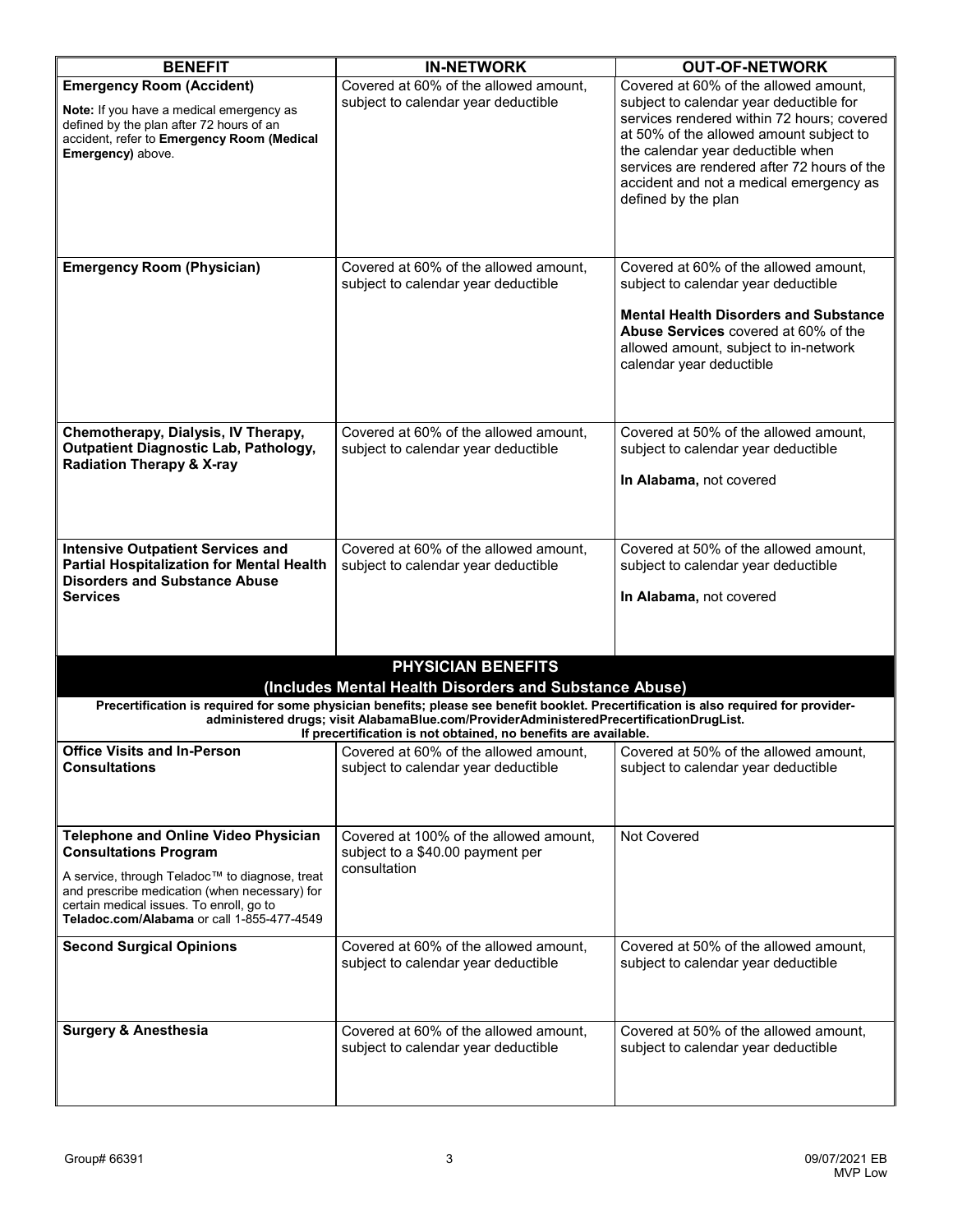| <b>BENEFIT</b>                                                                                                                                                                                                                                                                                                                                                                                                                          | <b>IN-NETWORK</b>                                                            | <b>OUT-OF-NETWORK</b>                                                        |
|-----------------------------------------------------------------------------------------------------------------------------------------------------------------------------------------------------------------------------------------------------------------------------------------------------------------------------------------------------------------------------------------------------------------------------------------|------------------------------------------------------------------------------|------------------------------------------------------------------------------|
| <b>Maternity Care</b>                                                                                                                                                                                                                                                                                                                                                                                                                   | Covered at 60% of the allowed amount,<br>subject to calendar year deductible | Covered at 50% of the allowed amount,<br>subject to calendar year deductible |
| Chemotherapy, Diagnostic Lab,<br>Dialysis, IV Therapy, Pathology,<br><b>Radiation Therapy &amp; X-ray</b>                                                                                                                                                                                                                                                                                                                               | Covered at 60% of the allowed amount.<br>subject to calendar year deductible | Covered at 50% of the allowed amount,<br>subject to calendar year deductible |
| <b>Applied Behavioral Analysis (ABA)</b><br>Therapy<br>Limited to ages 0-18 for autism spectrum<br>disorders                                                                                                                                                                                                                                                                                                                            | Covered at 60% of the allowed amount,<br>subject to calendar year deductible | Covered at 50% of the allowed amount,<br>subject to calendar year deductible |
|                                                                                                                                                                                                                                                                                                                                                                                                                                         | <b>PREVENTIVE CARE BENEFITS</b>                                              |                                                                              |
| <b>Routine Immunizations and Preventive</b>                                                                                                                                                                                                                                                                                                                                                                                             | Covered at 100% of the allowed amount.                                       | Not Covered                                                                  |
| <b>Services</b>                                                                                                                                                                                                                                                                                                                                                                                                                         | no copay or deductible                                                       |                                                                              |
| See AlabamaBlue.com/<br><b>PreventiveServices and</b><br>AlabamaBlue.com/<br>SourceRxACAPreventiveDrugList<br>for listing of specific drugs,<br>immunizations and preventive<br>services or call our Customer Service<br>Department for a printed copy<br>Certain immunizations may also be<br>$\bullet$<br>obtained through the Pharmacy<br>Vaccine Network. See<br>AlabamaBlue.com/<br>VaccineNetworkDrugList for more<br>information |                                                                              |                                                                              |
| Note: In some cases, office visit copays or facility copays may apply. Blue Cross and Blue Shield of Alabama will process these<br>claims as required by Section 1557 of the Affordable Care Act.                                                                                                                                                                                                                                       |                                                                              |                                                                              |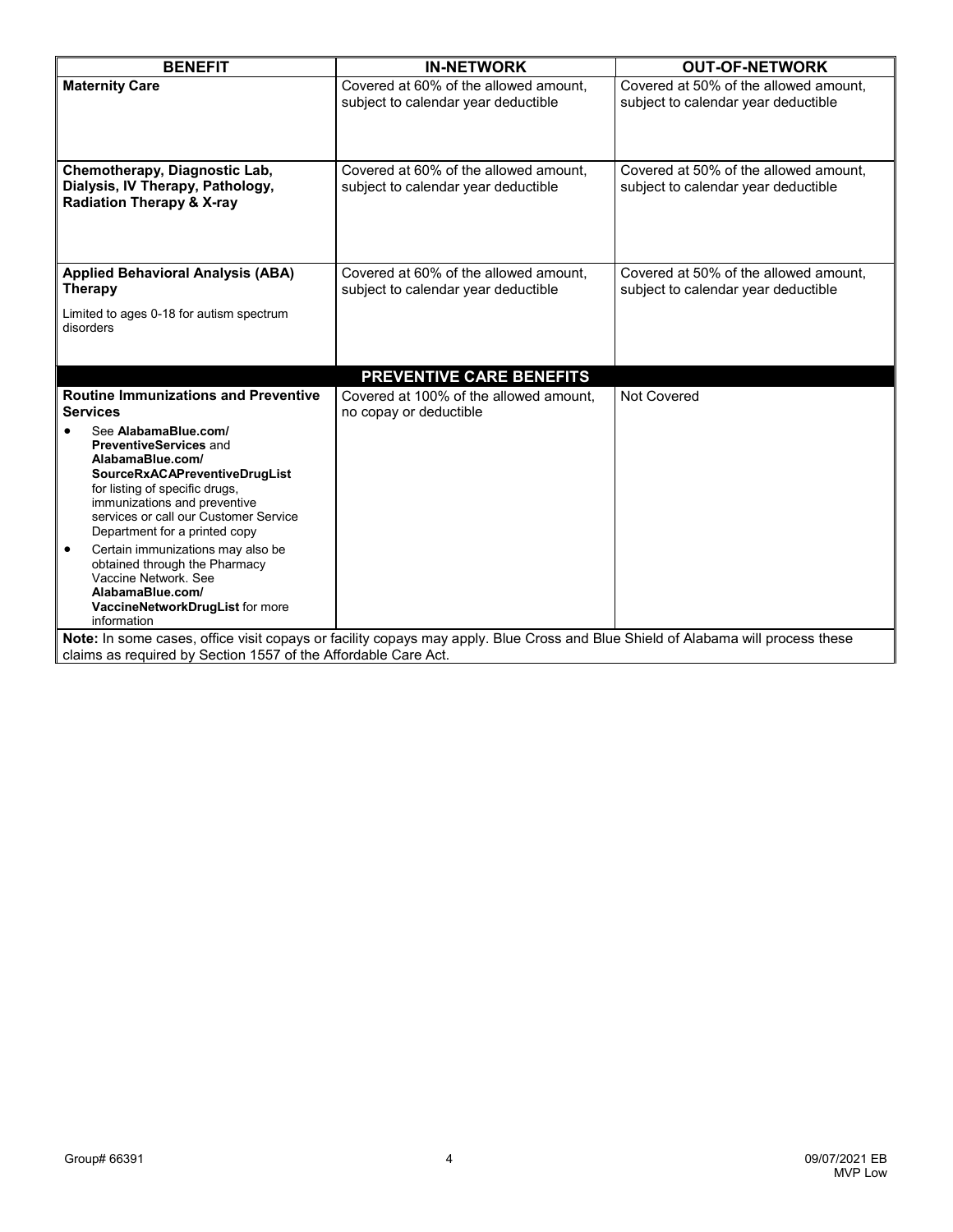| <b>BENEFIT</b>                                                                                                                                                                                                                                          | <b>IN-NETWORK</b>                                                                                                                                                 | <b>OUT-OF-NETWORK</b>                                                        |  |  |
|---------------------------------------------------------------------------------------------------------------------------------------------------------------------------------------------------------------------------------------------------------|-------------------------------------------------------------------------------------------------------------------------------------------------------------------|------------------------------------------------------------------------------|--|--|
| PRESCRIPTION DRUG BENEFITS                                                                                                                                                                                                                              |                                                                                                                                                                   |                                                                              |  |  |
| (Includes Mental Health Disorders and Substance Abuse)<br>Precertification is required for some drugs; if precertification is not obtained, no benefits are available.                                                                                  |                                                                                                                                                                   |                                                                              |  |  |
| <b>Retail Prescription Prepaid Benefits</b>                                                                                                                                                                                                             | Covered at 100% of the allowed amount,                                                                                                                            | Not Covered                                                                  |  |  |
| The retail pharmacy network for the plan is<br><b>ValueONE Network</b>                                                                                                                                                                                  | subject to calendar year deductible and the<br>following copays for a 30-day supply:                                                                              |                                                                              |  |  |
| ٠<br>Locate a ValueONE Network pharmacy at<br>AlabamaBlue.com/<br>ValueONEPharmacyLocator                                                                                                                                                               | <b>Tier 1 Drugs:</b><br>\$15 copay per prescription                                                                                                               |                                                                              |  |  |
| Maintenance drugs - up to 90-day supply may<br>be purchased but copay applies for each 30-day<br>supply                                                                                                                                                 | <b>Tier 2 Drugs:</b><br>\$50 copay per prescription<br>Tier 3 Drugs:                                                                                              |                                                                              |  |  |
| ٠<br>View the maintenance drug list that applies<br>to the plan at AlabamaBlue.com/<br>MaintenanceDrugList                                                                                                                                              | \$75 copay per prescription                                                                                                                                       |                                                                              |  |  |
| Prescription drugs (other than maintenance<br>drugs) - up to a 30-day supply                                                                                                                                                                            | <b>Tier 4 (specialty) Drugs:</b><br>\$395 copay per prescription                                                                                                  |                                                                              |  |  |
| $\bullet$<br>Some copays combined for diabetic<br>supplies                                                                                                                                                                                              |                                                                                                                                                                   |                                                                              |  |  |
| $\bullet$<br>View the SourceRx 1.0 drug list that<br>applies to the plan at AlabamaBlue.com/<br>SourceRx1DrugList4T                                                                                                                                     |                                                                                                                                                                   |                                                                              |  |  |
| The only in-network pharmacy for some Tier 4<br>(specialty) drugs is the Pharmacy Select<br><b>Network</b>                                                                                                                                              |                                                                                                                                                                   |                                                                              |  |  |
| ٠<br>Tier 4 (specialty) drugs can be dispensed<br>for up to a 30-day supply                                                                                                                                                                             |                                                                                                                                                                   |                                                                              |  |  |
| ٠<br>View the Specialty Drug List at<br>AlabamaBlue.com/SelfAdministered<br>SpecialtyDrugList                                                                                                                                                           |                                                                                                                                                                   |                                                                              |  |  |
| Some immunizations may be received from an<br>in-network pharmacy that participates in the<br>Pharmacy Vaccine Network. A list of the eligible<br>vaccines these pharmacies may provide can be<br>found at: AlabamaBlue.com/<br>VaccineNetworkDrugList. |                                                                                                                                                                   |                                                                              |  |  |
|                                                                                                                                                                                                                                                         |                                                                                                                                                                   |                                                                              |  |  |
|                                                                                                                                                                                                                                                         | BENEFITS FOR OTHER COVERED SERVICES<br>(Includes Mental Health Disorders and Substance Abuse)                                                                     |                                                                              |  |  |
|                                                                                                                                                                                                                                                         | Precertification is required for some other covered services; please see your benefit booklet. If precertification is not obtained, no benefits<br>are available. |                                                                              |  |  |
| <b>Allergy Testing &amp; Treatment</b>                                                                                                                                                                                                                  | Covered at 60% of the allowed amount,<br>subject to calendar year deductible                                                                                      | Covered at 50% of the allowed amount,<br>subject to calendar year deductible |  |  |
| <b>Ambulance Service</b>                                                                                                                                                                                                                                | Covered at 60% of the allowed amount,                                                                                                                             | Covered at 50% of the allowed amount,                                        |  |  |
|                                                                                                                                                                                                                                                         | subject to calendar year deductible                                                                                                                               | subject to calendar year deductible                                          |  |  |
| <b>Participating Chiropractic Services</b>                                                                                                                                                                                                              | Covered at 60% of the allowed amount,<br>subject to calendar year deductible                                                                                      | Covered at 50% of the allowed amount,<br>subject to calendar year deductible |  |  |
|                                                                                                                                                                                                                                                         |                                                                                                                                                                   | In Alabama, not covered                                                      |  |  |
|                                                                                                                                                                                                                                                         |                                                                                                                                                                   |                                                                              |  |  |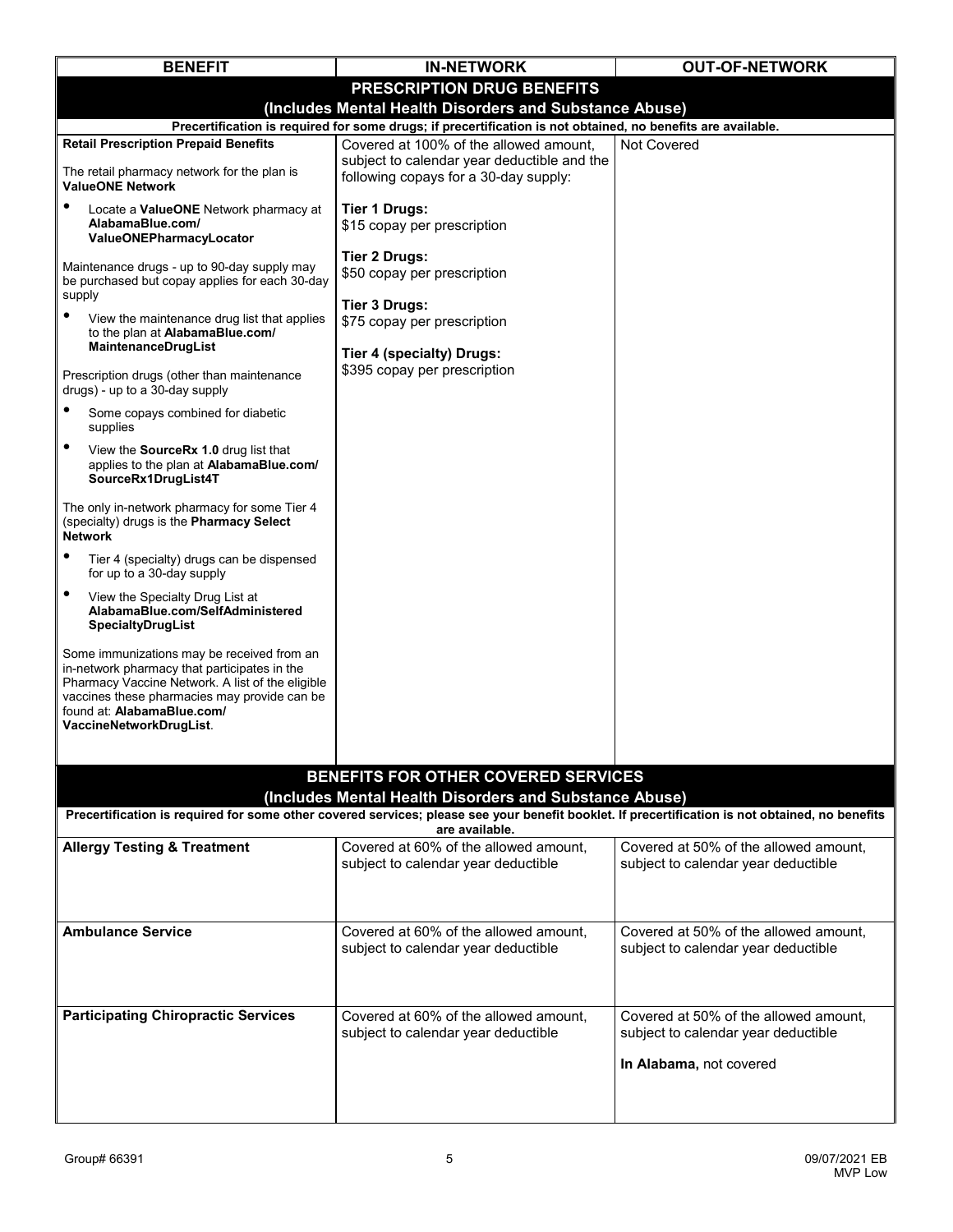| <b>BENEFIT</b>                                                                                                        | <b>IN-NETWORK</b>                                                                                                                                                                                                              | <b>OUT-OF-NETWORK</b>                                                        |
|-----------------------------------------------------------------------------------------------------------------------|--------------------------------------------------------------------------------------------------------------------------------------------------------------------------------------------------------------------------------|------------------------------------------------------------------------------|
| <b>Durable Medical Equipment (DME)</b>                                                                                | Covered at 60% of the allowed amount,<br>subject to calendar year deductible                                                                                                                                                   | Covered at 50% of the allowed amount,<br>subject to calendar year deductible |
| <b>Rehabilitative Occupational, Physical</b><br>and Speech Therapy                                                    | Covered at 60% of the allowed amount,<br>subject to calendar year deductible                                                                                                                                                   | Covered at 50% of the allowed amount,<br>subject to calendar year deductible |
| Occupational, physical and speech therapy<br>limited to combined maximum of 30 visits per<br>member per calendar year |                                                                                                                                                                                                                                |                                                                              |
| Habilitative Occupational, Physical and<br><b>Speech Therapy</b>                                                      | Covered at 60% of the allowed amount,<br>subject to calendar year deductible                                                                                                                                                   | Covered at 50% of the allowed amount,<br>subject to calendar year deductible |
| Occupational, physical and speech therapy<br>limited to combined maximum of 30 visits per<br>member per calendar year |                                                                                                                                                                                                                                |                                                                              |
| <b>Occupational, Physical and Speech</b><br><b>Therapy for Autism Spectrum Disorders</b><br>ages 0-18                 | Covered at 60% of the allowed amount.<br>subject to calendar year deductible                                                                                                                                                   | Covered at 50% of the allowed amount,<br>subject to calendar year deductible |
| <b>Home Health and Hospice</b>                                                                                        | Covered at 60% of the allowed amount,<br>subject to calendar year deductible                                                                                                                                                   | Covered at 50% of the allowed amount,<br>subject to calendar year deductible |
|                                                                                                                       |                                                                                                                                                                                                                                | In Alabama, not covered                                                      |
| <b>Medical Nutrition Therapy Services</b>                                                                             | Covered at 60% of the allowed amount,                                                                                                                                                                                          | Covered at 50% of the allowed amount,                                        |
| For adults and children, limited to 6 hours per<br>member per calendar year                                           | subject to calendar year deductible                                                                                                                                                                                            | subject to calendar year deductible                                          |
|                                                                                                                       | <b>HEALTH MANAGEMENT BENEFITS</b><br>(Includes Mental Health Disorders and Substance Abuse)                                                                                                                                    |                                                                              |
| <b>Individual Case Management</b>                                                                                     | Coordinates care in event of catastrophic or lengthy illness or injury. For more information, please<br>call 1-800-821-7231.                                                                                                   |                                                                              |
| <b>Chronic Condition Management</b>                                                                                   | Coordinates care for chronic conditions such as asthma, diabetes, coronary artery disease,<br>congestive heart failure, chronic obstructive pulmonary disease and other specialized conditions.                                |                                                                              |
| Baby Yourself®                                                                                                        | A maternity program; For more information, please call 1-800-222-4379. You can also enroll online<br>at AlabamaBlue.com/BabyYourself.                                                                                          |                                                                              |
| <b>Contraceptive Management</b>                                                                                       | Covers prescription contraceptives, which include: birth control pills, injectables, diaphragms, IUDs<br>and other non-experimental FDA approved contraceptives; subject to applicable deductibles,<br>copays and coinsurance. |                                                                              |
| <b>Air Medical Transport</b>                                                                                          | Air medical transportation to a network hospital near home if hospitalized while traveling more than<br>150 miles from home; to arrange transportation, call AirMed at 1-877-872-8624.                                         |                                                                              |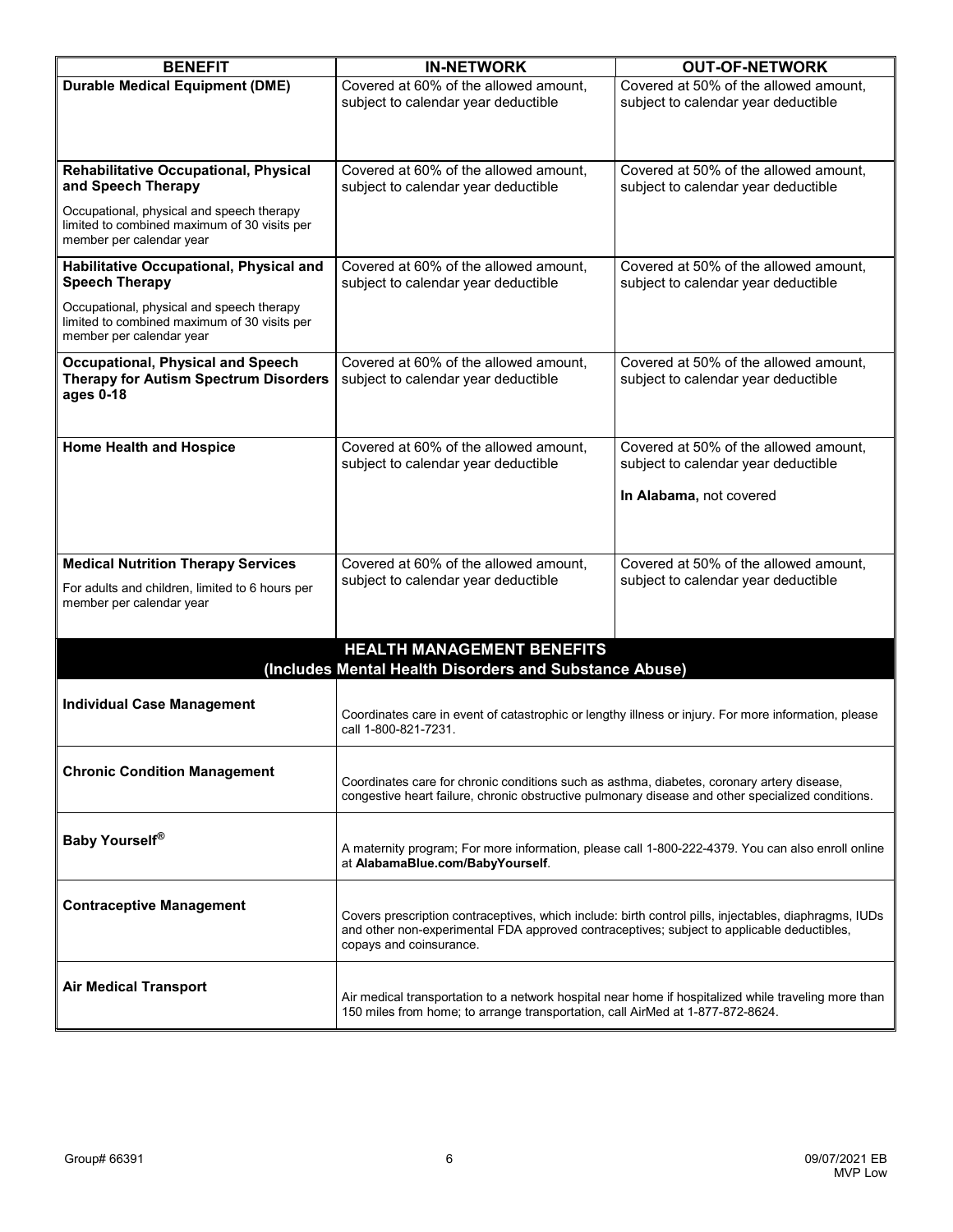#### *Useful Information to Maximize Benefits*

- *To maximize your benefits, always use in-network providers for services covered by your health benefit plan. To find in-network providers, check a provider directory, provider finder website (AlabamaBlue.com) or call 1-800-810-BLUE (2583).*
- *In-network hospitals, physicians and other healthcare providers have a contract with a Blue Cross and/or Blue Shield Plan for furnishing healthcare services at a reduced price (examples: BlueCard® PPO, PMD). In-network pharmacies are pharmacies that participate with Blue Cross and Blue Shield of Alabama or its Pharmacy Benefit Manager(s). In Alabama, in-network services provided by mental health disorders and substance abuse professionals are available through the Blue Choice Behavioral Health Network. Sometimes an in-network provider may furnish a service to you that is not covered under the contract between the provider and a Blue Cross and/or Blue Shield Plan. When this happens, benefits may be denied or reduced. Please refer to your benefit booklet for the type of provider network that we determine to be an in-network provider for a particular service or supply.*
- *Out-of-network providers generally do not contract with Blue Cross and/or Blue Shield Plans. If you use out-of-network providers, you may be responsible for filing your own claims and paying the difference between the provider's charge and the allowed amount. The allowed amount may be based on the negotiated rate payable to in-network providers in the same area or the average charge for care in the area.*
- *Please be aware that providers/specialists may be listed in a PPO directory or provider finder website, but not covered under this benefit plan. Please check your benefit booklet for more detailed coverage information.*
- *Bariatric Surgery, Gastric Restrictive procedures and complications arising from these procedures are not covered under this plan. Please see your benefit booklet for more detail and for a complete listing of all plan exclusions.*
- *Teladoc Health is an independent company that Blue Cross and Blue Shield of Alabama has contracted with to provide you with teleconsultation services. Blue Cross and Blue Shield of Alabama is an independent licensee of the Blue Cross and Blue Shield Association.*
- *Please refer to your benefit book or contact Blue Cross directly about coverage for your hospital charges and other related medical services. Approval for air medical transportation does not mean that hospitalization and other medical expenses will be covered. All coverage determinations for medical benefits are subject to the terms, conditions, limitations and exclusions of the health plan. Air medical transportation services are provided through a contract with AirMed International, LLC, an independent company that does not provide Blue Cross and Blue Shield of Alabama products. Blue Cross is not responsible for any mistakes, errors or omissions that AirMed, its employees or staff members make. Air medical transportation services terminate if coverage by your health plan ends.*

**This is not a contract, benefit booklet or Summary Plan Description. Benefits are subject to the terms, limitations and conditions of the group contract (including your benefit booklet). Check your benefit booklet for more detailed coverage information. Please visit our website, AlabamaBlue.com.**